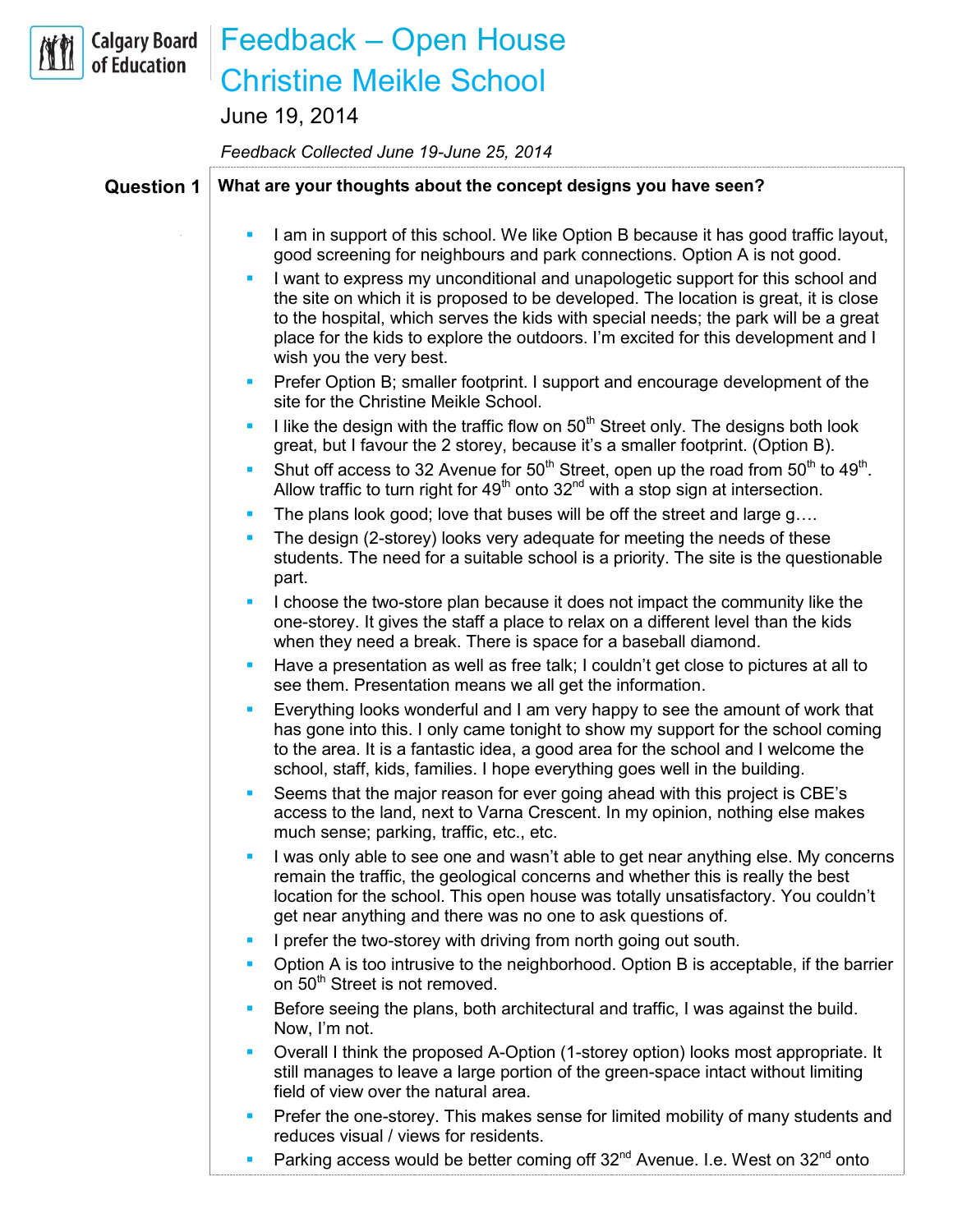$49<sup>th</sup>$  Street then west on  $34<sup>th</sup>$  Avenue up a block and north on  $50<sup>th</sup>$ .

- No problems except in both conceptual drawings let's prevent use of school roads as a through-route for  $50<sup>th</sup>$  Street. Either no through route or bus trap.
- The 2-storey plan is more desirable. It takes up less green space. I'm concerned that the passage way (through the building) will be used as a short cut during nonschool hours, thus increasing traffic and making the 2 cul-de-sacs on  $50<sup>th</sup>$ ineffective.
- Public use of roadways is a concern. Perhaps installing a bus-trap to prevent regular vehicle access. 50<sup>th</sup> Street is currently blocked to through access. Plan B,  $50<sup>th</sup>$  Street could be circumnavigated.
- **Option B, but keep the overall height as low as possible.**
- **Prefer Option B.**
- I much prefer Option B, partial 2-storey. It accommodates a natural pathway from the Varna path access, does not promote additional traffic on Varna, and significantly enhances the traffic restriction on  $50<sup>th</sup>$ .
- **Looks** great.
- I personally liked both concept designs as they allow much open space without ruining the park. As for traffic, I personally feel that this won't be a major issue as there is a small number of staff and kids. I feel as though building the school will allow for more integration between the kids and the community.
- We really liked plan #2 (plan with second level). Our kids (at Christine Meikle) will really benefit from a new facility developed for the wide spectrum of needs that our kids have.
- I believe the concept design options have taken into accounts the concerns the residents have regarding increased traffic. I believe the second option with a partial 2-storey building still leaves a big green space for the residents to continue using it as a park while meeting the school needs at the same time.
- I like the look and planning that has gone in to it so far. The site location is great as far as convenience of getting our children to and from appointments at the Children's Hospital in a timely manner. Being a parent I have a different perspective than those living in the community and I really want them to be on board and feel like their concerns are being heard.
- First, I note that we only saw two concept designs, Alternatives A and B. it is clear from the CBE's actions that it does not want to consider alternative locations for the school and as concerned citizens we find this to be unacceptable. The open house did not provide an opportunity for people to ask questions or receive direct representations from the CBE executives. It was clear from the CBE actions that it had made up its mind and did not want to hear about other alternatives.

Given the limited alternatives indicated by the CBE we favor Alternative B. this alternative appears to result in the least amount of intrusion of the project into the surrounding residences. The only other alternative, Alterative A, results in an unacceptable intrusion into the peace and quiet of a great many citizens which have been living in peace for the last forty some years. The thought of such an invasion of their privacy and peace is totally unacceptable.

I suspect that the major concern of the community will be the impact of the project on the flow of traffic relating to the construction and operation of the school. Every effort should be taken to minimize the number of residences that will be affected by the additional traffic that the school will undoubtedly bring. A good example of the problem can be seen by examining Alternative A. Under this alternative the project will include the construction of a road for the entire length of the site (east to west) so that cars and buses dropping off students will travel the full length of the back of the houses on Varna Crescent and then return on part of Varanger Place and the existing Varna Crescent. We feel that such an alternative is far too

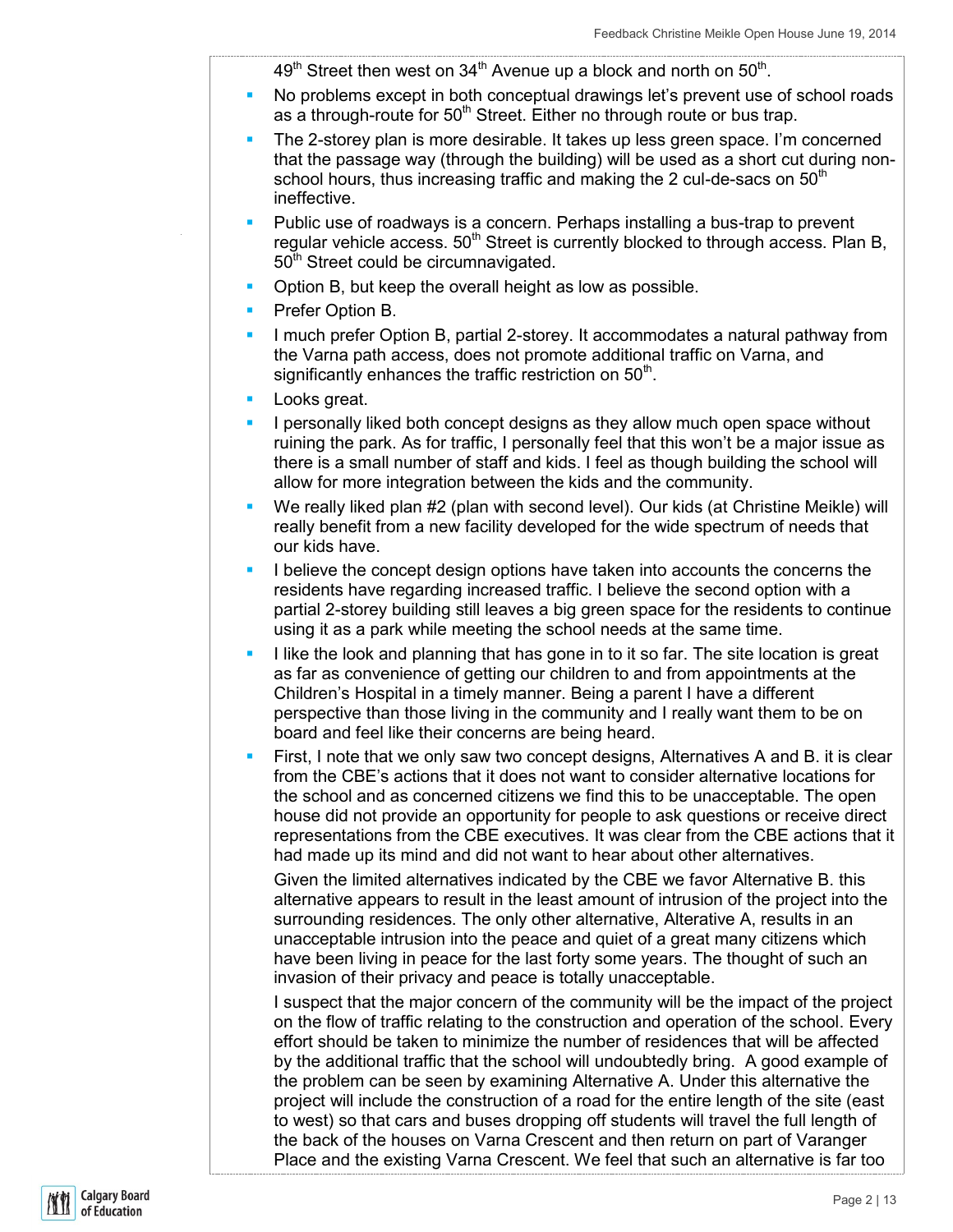intrusive and should be rejected by the CBE.

- I live across the street at Varna Crescent. I am very glad to see an under-utilized site be developed if it's done well. I love Concept B and dislike Concept A. I think it's very insensitive to the adjacent neighbours. I also prefer not to have bus traffic directed that way.
- I think the site selection was poorly planned since there are much better sites available. West Campus - Much easier with respect to traffic concerns, close proximity to Children's. Close to Adult Recover site. This is unused land, etc. Recover Partnership - Possible help of funding. Untouched land, adjacent to the over 21 year Adult site, means that we have greater possibilities for synergy of services. Another unused site with or without an existing structure. I.e. such as R.B. Bennett, unused structure (could be developed) and retain park space.

I understand that this will cost more; however, the city is not expanding outwards and inner city park space is at an even high premium. This has less impact on the community and the surrounding residents and various clubs to still use the existing site.

- **They do not make sense. You are taking away valuable green space to convert it** into a parking lot and bus drop-off area? Where are the baseball diamond and the people who use them going to go?
- It's terrible what the CBE has put forward. This park needs to be left alone. Anything you put on this site is an eyesore. There is no room for traffic in this area. The shortcut to 16<sup>th</sup> Avenue from Market Mall using Home Road already causes so much noise and traffic. What you are proposing is unfair to the residents of this community and I am absolutely floored at how inconsiderate the CBE has been towards the people who live in the area.
- I see no apparent benefits to the Varsity Community. This school could be built anywhere, as there are students being bused in from all over the city. There must be better sites to build the proposed school on.
- I would prefer to see an on-site pull through for the buses accessed from either the north or south; thereby impacting one side or the other. Berms to retain a green view for the houses backing onto the park. I like the green spaces you are retaining and the diagonal walkway which is well used.
- **Consideration given to north access for traffic, private CBE driveway entrance via** access  $40<sup>th</sup>$  Avenue and  $49<sup>th</sup>$  curve, school drop / pick up,  $50<sup>th</sup>$  Street exit going north to avoid worsening traffic congestion at 50<sup>th</sup> Street and 34<sup>th</sup> Avenue and 50<sup>th</sup> Street and 32<sup>nd</sup> Avenue.
- Totally concerned about the traffic access in all directions which is already a considerable concern along with all the parking problems in the neighborhood as it is.
- It is unfortunate yet again we are repeating mistake of past 60 years building a facility used only 10 months of the year, Monday to Friday, 7:30 a.m. to 4 p.m., plus maybe cub scouts meeting one night a week. Need to demand multi-use combination facilities. Example, busy Varsity Community Association thinks they need a gym; does this school fit there? Example, Vecova has strategic plan and building goals, could this C. Meikle project be combined with them?
- I couldn't get anywhere near them. What a ridiculous setup / venue. Couldn't get near a human to ask questions. This was a waste of time and nothing but a show by the CBE of its supposed interest in engaging Varsity residents.
- I believe that the site in Varsity selected for the Christine Meikle School is not appropriate for the district. Have all assessments concerning land use and traffic patterns been done? Why have the residents of Varsity not been consulted about this project earlier in the process? Has CBE considered already developed and not fully used school sites in Bowness? These would be much more accessible to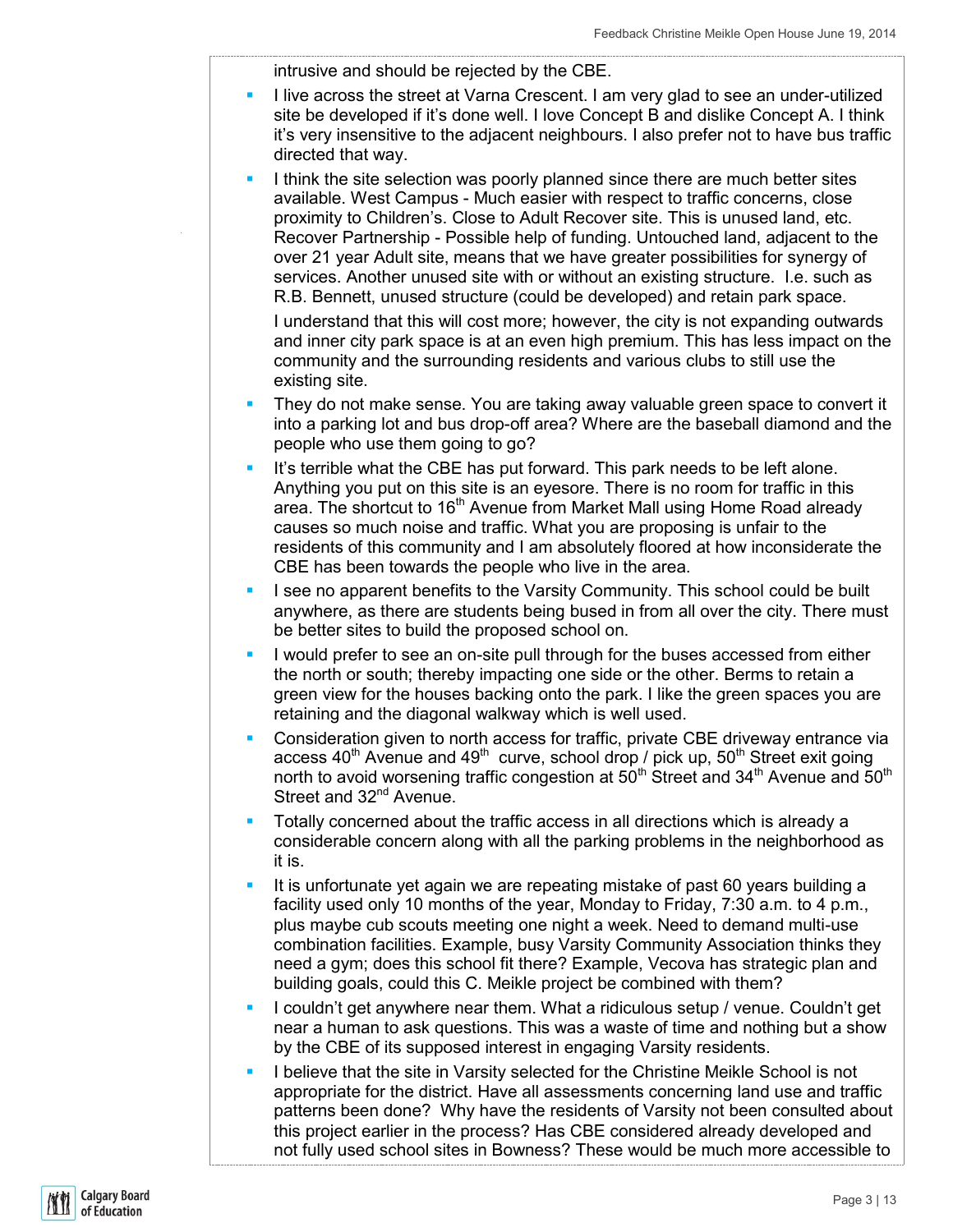families coming from many parts of the city.

- I am extremely concerned about the increase in traffic. All streets around Market Mall are congested between 3:00 and 5:00. The condos at Crowchild Square will add to the problem. Am also not in favor of taking away green space in the area. Are there not any unused schools that can be rebuilt instead?
- I am very concerned about the parking lot on the north side. Buses will be coming in on  $50<sup>th</sup>$  Street, an already busy street with cars parked along both sides. This school will not have regular hours as it is a long term facility, traffic will be continuous.
- No one would quarrel with the need for Christine Meikle to have new facilities. Removing a green space and putting the school in a residential area is short sighted and also is poor utilization of tax dollars. Using existing and under-used school facilities in the N.W. requires further review. (R.B. Bennett) in Bowness is an example. Also Montgomery School).
- Am very concerned about the traffic that will increase in our neighborhood. Staff, kids, janitors and buses. Not very happy as I have young children learning to ride bikes, etc. Who will want to buy my house when we have lost our peaceful, quiet streets? I am not pleased.
- The issue is not the designs. It shouldn't get that far. The location is a poor choice. Traffic has always been an issue in the area, there simply isn't enough room for more. I hear there are 70 more cars in the morning and 70 more in the afternoon. The green space is also important to the residents. 100% against this project location.
- If forced to support one design concept, we would vote for 2-storey design as it has smaller building footprint and does not have additional traffic coming through neighborhood on residential streets i.e. Varna Crescent. Very unhappy about lack of early communication and consultation from CBE to residents. We're learning different story from alderman / MLA.
- I think the designs do not adequately address traffic concerns or congestion. Home Road and 50<sup>th</sup> Avenue will both likely see a heavy increase in traffic volume (they are both already very busy). I have also not heard from anyone or seen how construction traffic and noise will be addressed during the build.
- I truly feel the design is inappropriate in that space. The green space is for the apartments / condos / homes. Why can't you use an existing school site? Parkdale should not be given to a charter school. That school could be razed and a new one built there.
- **Whatever plans you would put forward, plain and simply it's a bad place for a** school. Traffic and space and surrounding residents will not be compatible.
- I still have concerns about traffic along  $50<sup>th</sup>$  Street. The information provided does not mention anything about after-hours usage of the swimming pool, which would also contribute to traffic problems in the area. The streets in the area are already lined with vehicles, and this school will add to the problem.
- I did not like either design. I still believe there is a better site either at Vecova's, U of C West campus or Jerry Potts school. If forced, I do think Option B is better due to a smaller building footprint and looks like it would have less traffic coming through neighborhoods.
- We are struggling to understand why only one of the parcels that comprise the park is being considered as part of the development planning. The proposed site plan would have a disproportionate negative impact on the residences at the south end of the park. The concept that shows a bus lane directly behind those residences is particularly offensive. It seems unjust to affect the enjoyment of those homeowners' use of their property to such a significant degree, and leave a vacant tract of land undisturbed on the other side of the park. If only one of the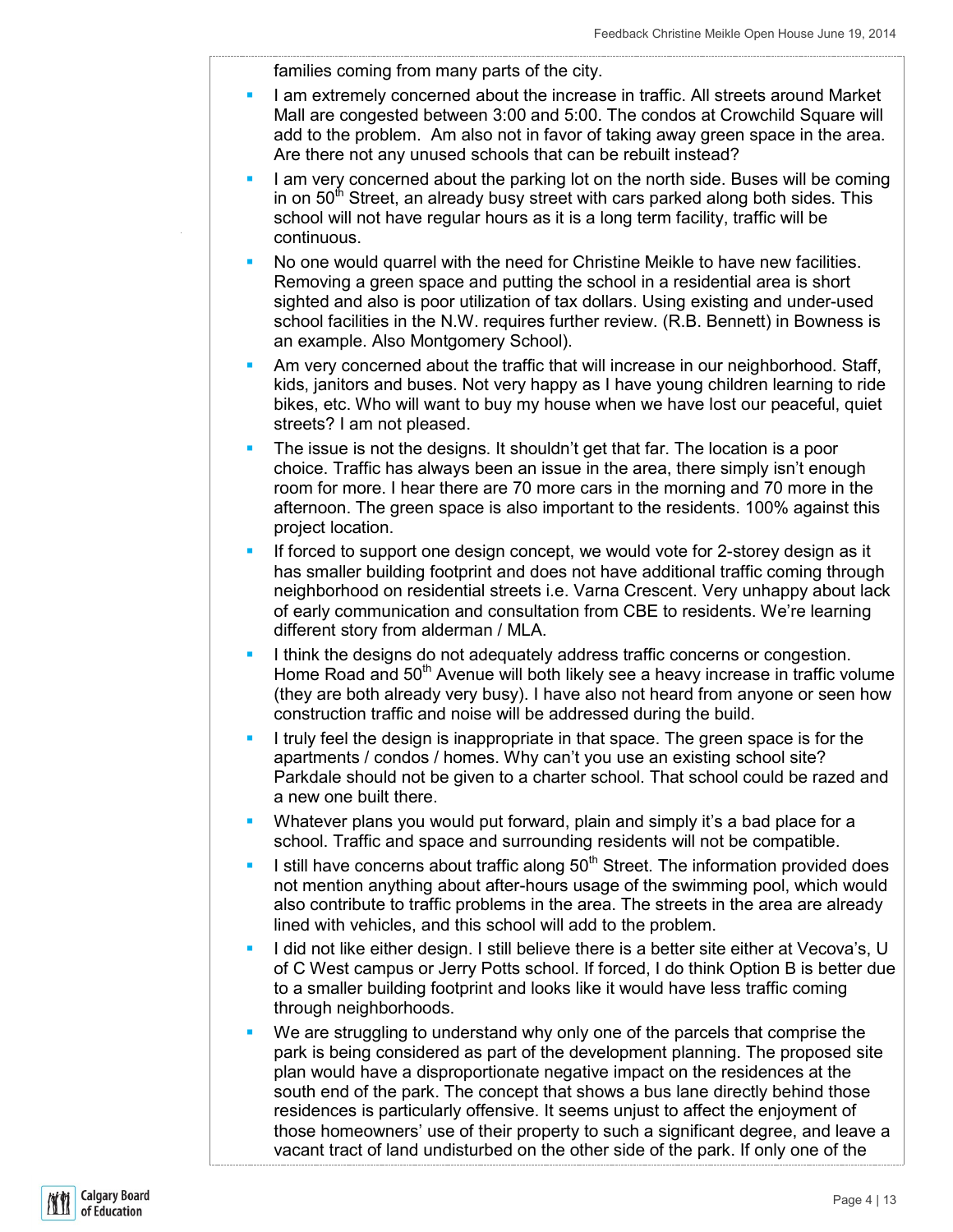parcels is going to be developed, I would suggest that the concept diagram showing the bus lane behind the residences should be eliminated from consideration. It is absurd to destroy property value of a few homes to such a great degree, particularly when there are alternatives that would not cause any significant hardship to any of the stakeholders.

- The concept of a school at this location is sickening all by itself.
- A study needs to be done for the impact on the river bank stability from this big construct8ion. This is a big concern because it's a safety issue.
- I believe that traffic will increase in the area. Traffic is always increased when new facilities are built. People will want to use them after hours. The green space the neighbors used for a variety of years will be lost.
- My house is greatly impacted by both concept designs presented. I would like to see the school in the middle of the park to limit the visual / noise impact to the houses on Varna Crescent, specifically our house where additional traffic flow is proposed in both drawings. I'm not sure what the reasoning behind the decision to negatively impact the property value of the houses on the south side of the park.
- Use the site in Montgomery on McKay Road. Already a school there with room to add extra facilities, like a pool.
- The designs don't have a solution to resolve the traffic issue, no analysis about the impacts on traffic. Option A is even making the traffic situation terrible in a big area. Q4: Why is Vecova site not suitable for this school?
- Still do not address concerns i.e. vehicular access. Residents park on both sides of 50<sup>th</sup>. Essentially limits to 1 lane. Any decrease in on-street parking will adversely impact residents significantly. Intersection between 50<sup>th</sup> Street and 43 Avenue is a very dangerous intersection. Given the short distance from proposed site to this intersection affect these children, even if not very mobile. May be able to get to this intersection in a short period.
- I am very upset that the concept has not evaluated the use and options to ensure tax payers dollars are used most efficiently. The fact that no consultation with the community was mad. A private company or organization would need to have performed a better level of care / communication to community. Emergency access i.e. five seems very challenged for current congestion.
- The facility is designed to increase the dangers to our children. They will be faced with extra traffic from buses and facility employees, then have to cross Shaganappi to access recreational facilities. Would you want your child to do this?
- I'm worried about traffic flow, neither option seems great. I'm also concerned about sewage and stability; I hope experts ensure this works. Other than that, I am not opposed to the school, and the architects seem competent.
- Not impressed, as the residents of the Varsity area we were not informed in the beginning stages of the process. I am an owner of a condo directly across from the site. My main worry is traffic. How do you get 13 school buses plus teachers' cars and support staff cars and parent's cars down  $50<sup>th</sup>$  Street that barely supports the traffic it has now? As of now you can't find parking nor can two vehicles drive by each other at the same time.
- Comments and Questions from some of the approximately 200 concerned residents who have signed our petition/consent form for the CBE regarding the proposed construction of a new short/long term care facility to be named "Christine Meikle" facility (CMF) in the Varsity Park off 50th Street N.W., Calgary (Varsity Park)
	- 1. The Varsity Park zoning S-SPR requires that the curriculum of Alberta Education to be taught for a facility to be a "school". In this regard we ask about the clientele of CMF: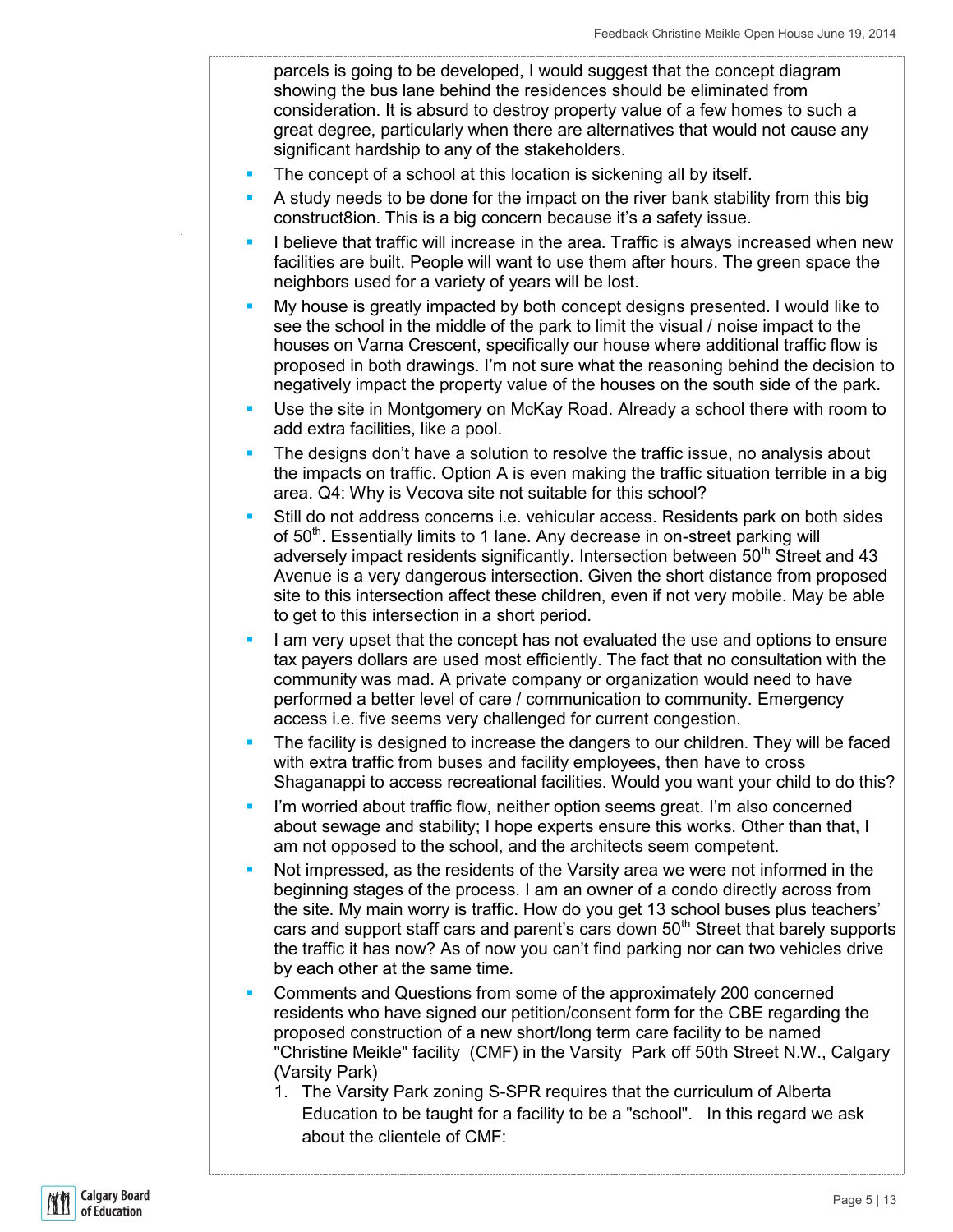- 1. Why is the number of clientele changing from 75 to 350 depending on the circumstance?
	- 2. What number of clientele are ambulatory?
- 3. How much time is spent as respite care per day?
- 4. What is the range of the IQ's of clientele and what is the required IQ at which the clientele are capable of learning the curriculum?
- 5. How much time is spent on "teaching" the curriculum per day and what methods are used to "teach the curriculum?
- 2. Is the CMF run as a joint venture; is Alberta Health Services a partner; how much of the budget for the CMF is funded by AHS; who else contributes to the budget of CMF?
- 3. It is understood that much if not most of the Special Education Program which is offered via the Christine Meikle facility is actually medical and other services. The CMF is not a school but only has small components which are a school.
- 4. The CMF is a "short/long term care facility" as described by the Calgary Board of Education (the "CBE") and as such is not a permitted usage as described under the current zoning.
- 5. The current zoning of S-SPR was assigned to the Varsity Park in 1979 prior to the British North America Act being repatriated and the Charter of Rights & Freedoms being proclaimed. In the 1990's the issue of "Special Education Programs" gained prominence when the Alberta Department of Child Welfare took the position that the request of parents of children with autism for special programming was a school matter. The Court of Queen's Bench has considered this issue on many occasions and has concluded that there are at least two distinct components to the provision of services to children with Autism; medical and educational.
- 6. Please advise of all properties owned by the CBE within Area 1 which either have a vacant building/school or vacant land (including Bowness and Parkdale communities) or other parcels in the process of being declared surplus http://www.calgary .ca/PDA/DBA/Pages/Planning-policyinformation/Online-information/Land-Use-Maps-Bylaw-1P2007.aspx)
- 7. The property on 53<sup>rd</sup> Street is zoned S-SPR and is approximately 6 acres. A 4000 sq. metre building would take up 1 acre of space. Parking for 100 cars would consume approximately 1 acre. This site could have been chosen instead of the Varsity Park. Why was the Varsity Park chosen?
- 8. The CBE is desperately trying to control a process which has been badly managed and frankly is horribly flawed legally, physically, geologically and from a transportation perspective. The CBE has to date refused to follow their IAP2 Policy and have not attempted to collaborate with the concerned owners. The CBE is acting like a runaway locomotive and not abiding by their own guidelines for site selection. It is clear that the proposed facility is not consistent with CBE policy.
	- 9. The  $50<sup>th</sup>$  Street N.W. road provides insufficient room for the required 6 buses of 18m in length (Varanger Place also lacks sufficient space). There are fire hydrants which also limit this. The roadways surrounding this site are residential and narrow and on Varna and Varanger there are no sidewalks. There is insufficient room to have buses travel this road or on  $50<sup>th</sup>$  Street N.W. (this is closed off for travel though to stop additional traffic).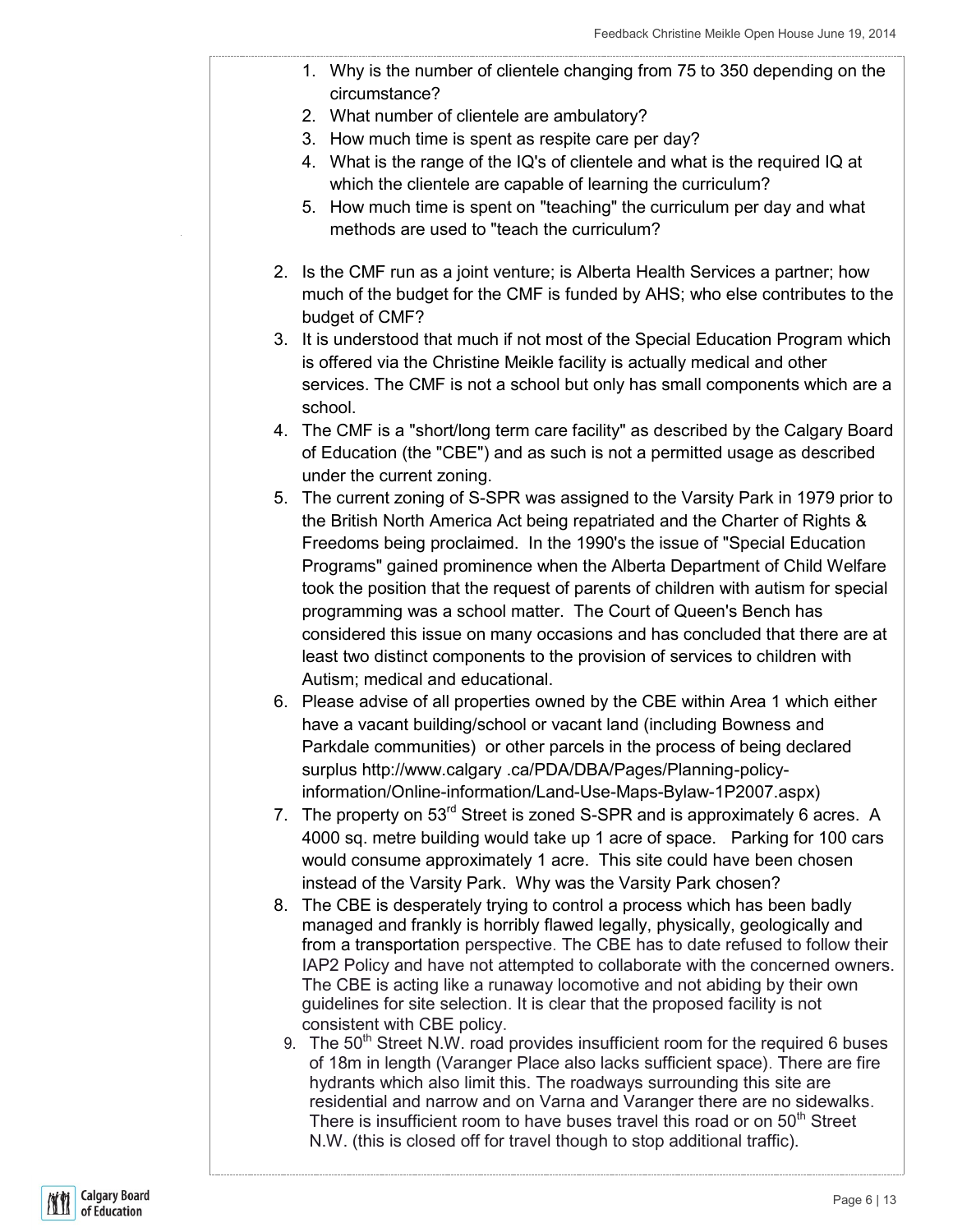- 10. The amount of noise which the proposed facility will generate must be contemplated; I can only imagine the constant beeping of reversing buses and the clanging of the mechanical contraptions which are used to move the clientele to and from the CMG. There will be no parking due to garbage trucks, problems with parking of buses and fire hydrants, no sidewalks, residential roads if two cars park on either side then 2 cars cannot safely pass, during the day and heightened at the end of the day residents and visitors park on Varna Crescent and on 50<sup>th</sup> Street N.W. Size of two buses passing side by side with cars parked on each side.
- 11. The Varsity Park is not the only answer. One need only look at the F.E. Osbourne parcel off 53<sup>rd</sup> Street which has a collector road on one side of it which is also zoned S-SPR. At the time the CBE made the so called emergent request to the City of Calgary to transfer back the parcel off  $50<sup>th</sup>$ Street N.W. the land by F.E. Osbourne had the same characteristics as the Varsity Park. The proposed 4000 sq. metre building and 100 car parking lot would take up 2 acres and fit neatly on the south side of this S-SPR. Why was this site not requested to be transferred back to CBE? What is so special about the beautiful park which the CBE is proposing to destroy? The two sites were equal in 2012 and the City could have just as easily transferred the F.E. Osbourne site.
- 12. To propose to build a short/long term care facility in breach of the zoning bylaws in such wonderful park land defies comprehension when the F.E. Osbourne site exists and even better Vecova is prepared to work with the CBE. In this regard I have been advised by Vecova that they are prepared to consider any offer which the CBE is prepared to make in respect of partnering with them. What I understand is that the CBE has expressed no interest to Vecova and not the other way around as you have suggested. A director of Vecova has verbally advised that they would entertain any proposal the CBE puts forward but CBE is not interested in partnering with Vecova as the CBE insists that the CMF is an educational facility.
- 13. The "school" is not being built to educate students in Varsity. The utilization rate in Area I - Sector 1 is 78.59%.
- 14. When will you be applying for a Development Permit? Will you be giving notice to the concerned residents?
- 15. What is the minimum size for a school; is 10 acres a minimum size?
- 16. \$24 million being made available by the current Government which may not be re-elected; the money is urgently being spent not to lose it. The CBE has indicated that the lack of \$14 million dollars is prevented many schools from being built. This \$24 million could be used to ensure many students are given the new schools that their parents deserve.

Some other concerned owners have advised us that:

- Area: this school site is below the required 10 acres parcel
- Accessibility:
	- $\circ$  The school site has only one street fronting the school (50 street) which is a residential type road (neighbourhood street)
	- o school site is located within a community setting
	- $\circ$  there is a barricade in 50 street that has been there since the 70s to calm traffic and keep the quietness and peace within the community
	- $\circ$  Right turn in 34 Avenue is not allowed (this measure was put in place as a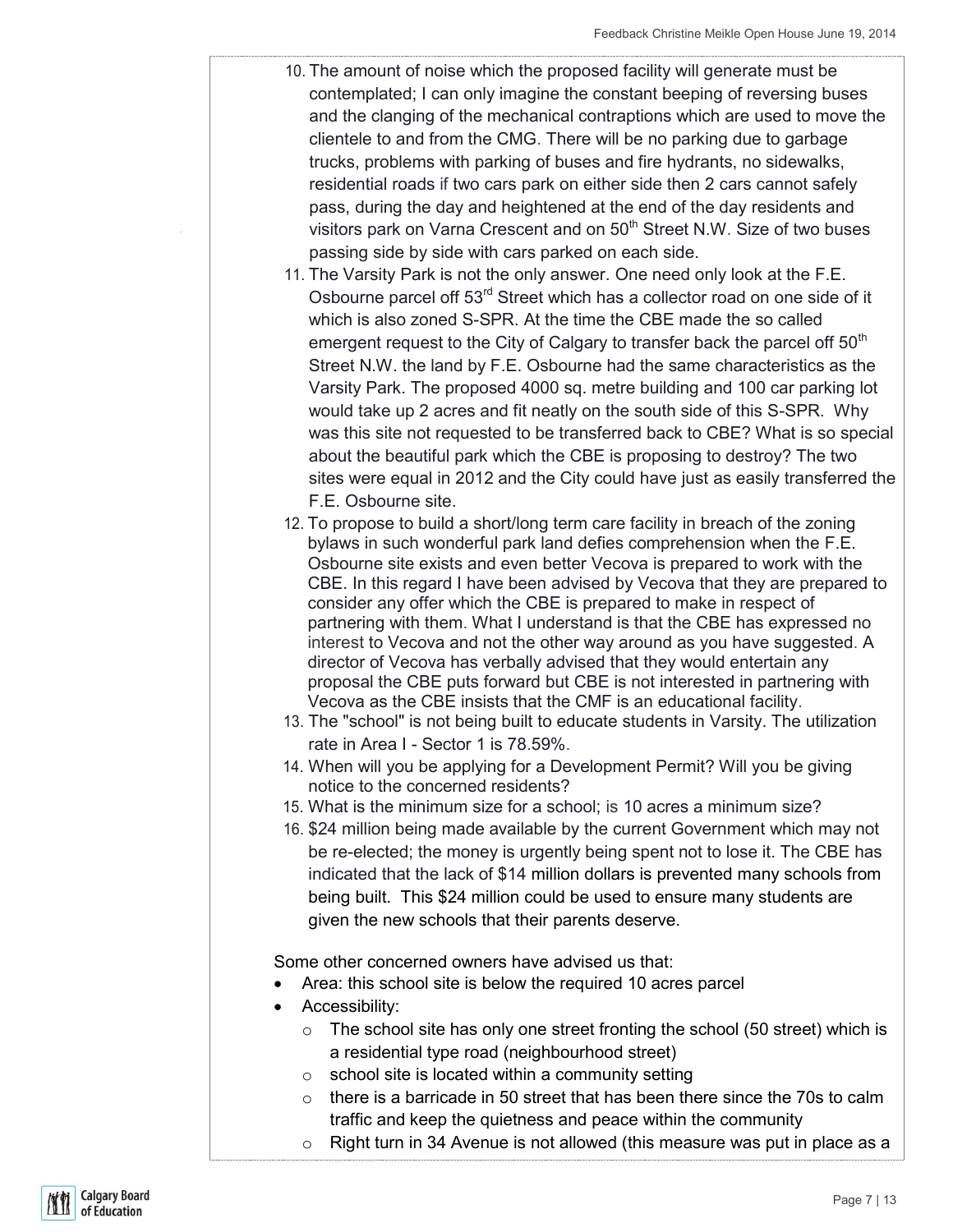request by the community to avoid heavy traffic coming onto the community

- o The street section (residential street) will not support the heavy traffic of drop-off and pick-up times. Neither it will support buses from coming in and out as the turning radio is too small
- o There are a few bus stops along 49 Street. Users, who come by bus, will have to cross private property to get to school which increases public traffic onto a private area.
- o Arranger Place (south of the site) is cul-d-sac classified as residential street also, section will not support heavy traffic
- Parking and transportation (we can request a copy of their traffic and transportation impact assessment, that they are supposed to do when a school site is for development)
- $\circ$  On-street parking is common on 50 Street. Residents from the multi-family complex use the street as an extra parking area. The streets are heavily used (we can include pictures)
- o There are a couple of fire hydrants in front of the school site which will take away 10 meters of parking spaces
- Green space and nature:
- o As per the south Shaganappi Community Area Plan, this vacant school site is to remain as important open space/local park
- o This is an area is heavily used evenings and weekend (Spring, summer, fall) by the community and other people who come from all over the city including area residents to play baseball, Frisbee, soccer, and other sports. Where are they going to go?
- o During winter time people use the park for cross country skiing and tobogganing (in the small central hill)
- $\circ$  There are many trees along the edges of the site. The CBE will have to cut most of them and change the site's grading to accommodate the building and possible a parking lot. Cutting trees compromises air quality in the area and contradicts sustainable practices
- o There is an off-lease park behind the school. This is not safe for school children
- o There is a natural park with big escarpments that are unsafe for school children

The site does not seem to be the best choice for a school development base on location, accessibility, area, and surroundings.

School sites in the area (http://www.cbe.ab.ca/Schools/areas/area1.asp) All of which is submitted and asked by the concerned owners who wish to save the Varsity Park and can be communicated with at [varsity.openspace@gmail.com](mailto:varsity.openspace@gmail.com)

- None of the designs significantly improve the density of the community as they are focussed on a single use, a school, which is only used a few hours per day. However, the special nature of the school may not be suitable to such integration into other community needs. Also, it is too late to start such a big idea planning.
- We expected a school in the 70's that we did not get. Now the land is being used for what is was intended in a very suitable location.
- Although Option B is more expensive than A, it does fit into the surroundings best with minimal impact on nearby residents. The additional open space is nice, but hardly needed in an area with so much open space such as Bowmont Park.
- The removal of the baseball diamonds will reduce evening traffic on 50 St. and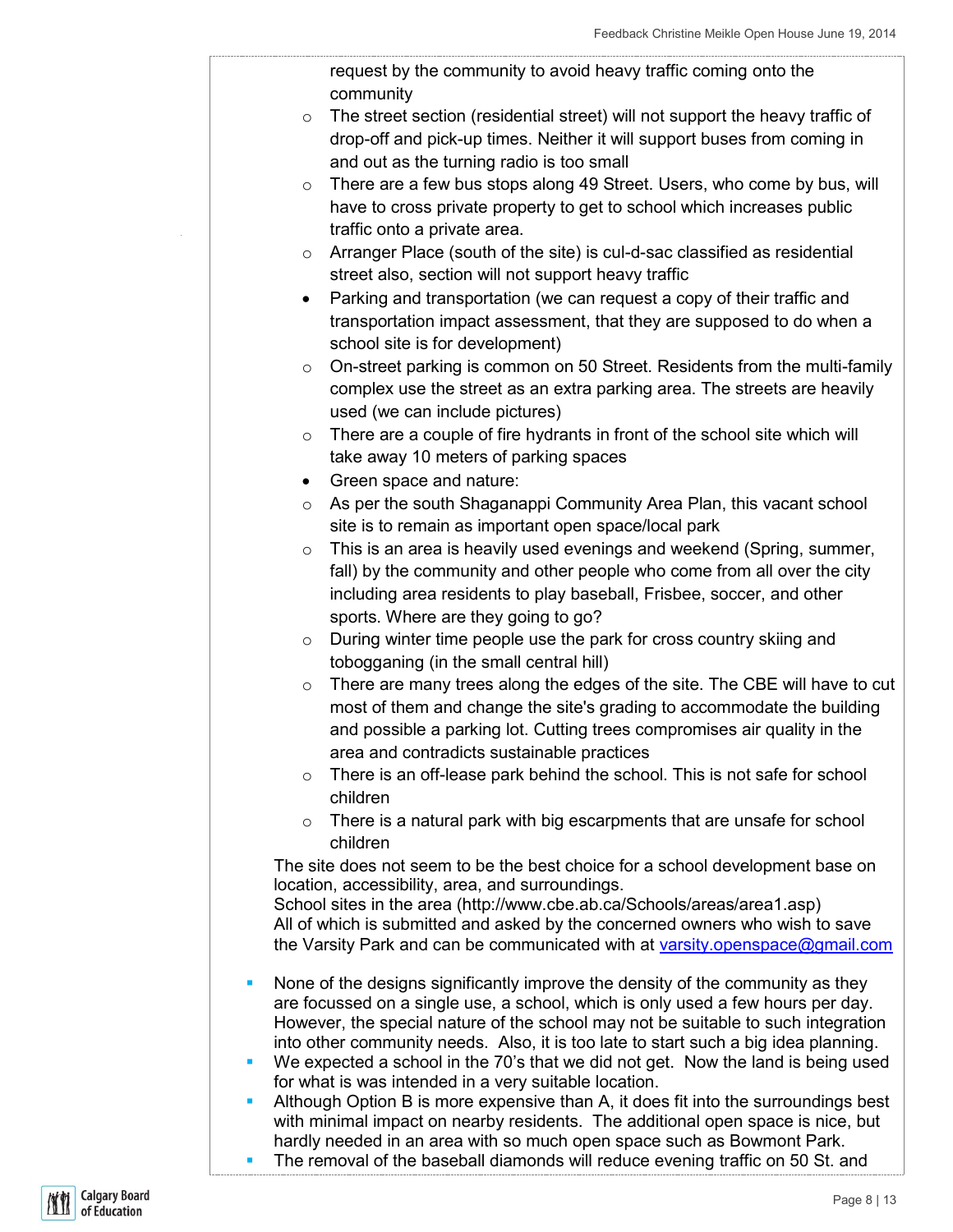|                   | make the street safer for vehicles such as bicycles in the evening.<br>Pathways will enhance the ability of the community residents to use the space for<br>improved access between Bowmont Park and the Market Mall. You may want to<br>work with Livable Streets in the Transportation and Planning Department to make<br>them bicycle friendly.<br>Why has there not been more contact with Vecova about this? They do similar<br>$\blacksquare$<br>things for adults; the site is close to the University so there would be advantages<br>to studying at the University and opening time at the school. Please take a close<br>look at Vecova – it will be better for the disabled students.                                                                                                                                                                                                                                                                                                                                                                                                                              |
|-------------------|-------------------------------------------------------------------------------------------------------------------------------------------------------------------------------------------------------------------------------------------------------------------------------------------------------------------------------------------------------------------------------------------------------------------------------------------------------------------------------------------------------------------------------------------------------------------------------------------------------------------------------------------------------------------------------------------------------------------------------------------------------------------------------------------------------------------------------------------------------------------------------------------------------------------------------------------------------------------------------------------------------------------------------------------------------------------------------------------------------------------------------|
| <b>Question 2</b> | What do we need to pay attention to as we move forward?                                                                                                                                                                                                                                                                                                                                                                                                                                                                                                                                                                                                                                                                                                                                                                                                                                                                                                                                                                                                                                                                       |
|                   | Let us know what's happening. Not happy with lack of consultation. Varsity<br>ш<br>residents deserve to know.                                                                                                                                                                                                                                                                                                                                                                                                                                                                                                                                                                                                                                                                                                                                                                                                                                                                                                                                                                                                                 |
|                   | All I ask is that the urban planners at the City of Calgary ensure the site has the<br>ш<br>infrastructure to support the school. Also, please stay strong. You have many<br>opponents. These kids need our support and I am prepared to embrace and<br>support them.                                                                                                                                                                                                                                                                                                                                                                                                                                                                                                                                                                                                                                                                                                                                                                                                                                                         |
|                   | I do not foresee traffic as a concern, given the low enrolment and hours of school<br>ш<br>operation.                                                                                                                                                                                                                                                                                                                                                                                                                                                                                                                                                                                                                                                                                                                                                                                                                                                                                                                                                                                                                         |
|                   | Keep the community informed. False rumors spread very quickly.                                                                                                                                                                                                                                                                                                                                                                                                                                                                                                                                                                                                                                                                                                                                                                                                                                                                                                                                                                                                                                                                |
|                   | Traffic – In this area where there is already limited (maybe awkward) access,<br>П<br>there will be increased traffic (buses, staff $-70$ cars) and times when children are<br>ill or need to be picked up for other reasons. Other sites - In this era of throw-<br>away former school sites could be used. There is definitely a cost to demolishing<br>old buildings, but this has happened to other buildings in Calgary, e.g. the<br>General Hospital. There are schools in Bowness and Montgomery (where I live)<br>which are empty and could be done away with; where there is room for parking<br>and increased traffic. Vecova has apparently offered to talk to CBE. Could this be<br>part of the West Campus which is adjacent to the Children's Hospital? P.S. It has<br>been my experience that any change, or new idea is accepted more easily when<br>both sides, those informed and those who are informed, are engaged early in the<br>process. I hope that future considerations will be presented earlier than later.<br>Thank you for the opportunity. Great project for the kids. Key concerns raised by |
|                   | parents: Notice and information – provide more notice to local community – Is this<br>the most efficient use of tax payer resources? Supportive of the new school. If this<br>is the best site for the kids and most cost effective to enable more money for<br>programming, please proceed.                                                                                                                                                                                                                                                                                                                                                                                                                                                                                                                                                                                                                                                                                                                                                                                                                                  |
|                   | Hours to build, if it happens, strict $8 - 5$ building hours, no earlier or later.<br>ш<br>Construction companies often push boundaries. Also not increasing students past<br>an agreed upon level, if needed look at the other options. Talk to Vecova, change<br>rules work with government on more partnership like N.E. School.                                                                                                                                                                                                                                                                                                                                                                                                                                                                                                                                                                                                                                                                                                                                                                                           |
|                   | The only thing I can say is that you should be hyper aware of terms and phrases<br>ш<br>as the concerns seem to come down to semantics. The fact is a good solution<br>and a good school.                                                                                                                                                                                                                                                                                                                                                                                                                                                                                                                                                                                                                                                                                                                                                                                                                                                                                                                                     |
|                   | We feel as you go forward that you are very careful not to damage a very quiet<br>ш<br>and productive neighborhood.                                                                                                                                                                                                                                                                                                                                                                                                                                                                                                                                                                                                                                                                                                                                                                                                                                                                                                                                                                                                           |
|                   | Everything. Why aren't we given the chance to ask our questions in an<br>appropriate forum?                                                                                                                                                                                                                                                                                                                                                                                                                                                                                                                                                                                                                                                                                                                                                                                                                                                                                                                                                                                                                                   |
|                   | Sewer – we are having issues with the sewer system right now just to the north of<br>the site.                                                                                                                                                                                                                                                                                                                                                                                                                                                                                                                                                                                                                                                                                                                                                                                                                                                                                                                                                                                                                                |
|                   | Will you replace all trees you are cutting down with new ones? The format of an<br>ш                                                                                                                                                                                                                                                                                                                                                                                                                                                                                                                                                                                                                                                                                                                                                                                                                                                                                                                                                                                                                                          |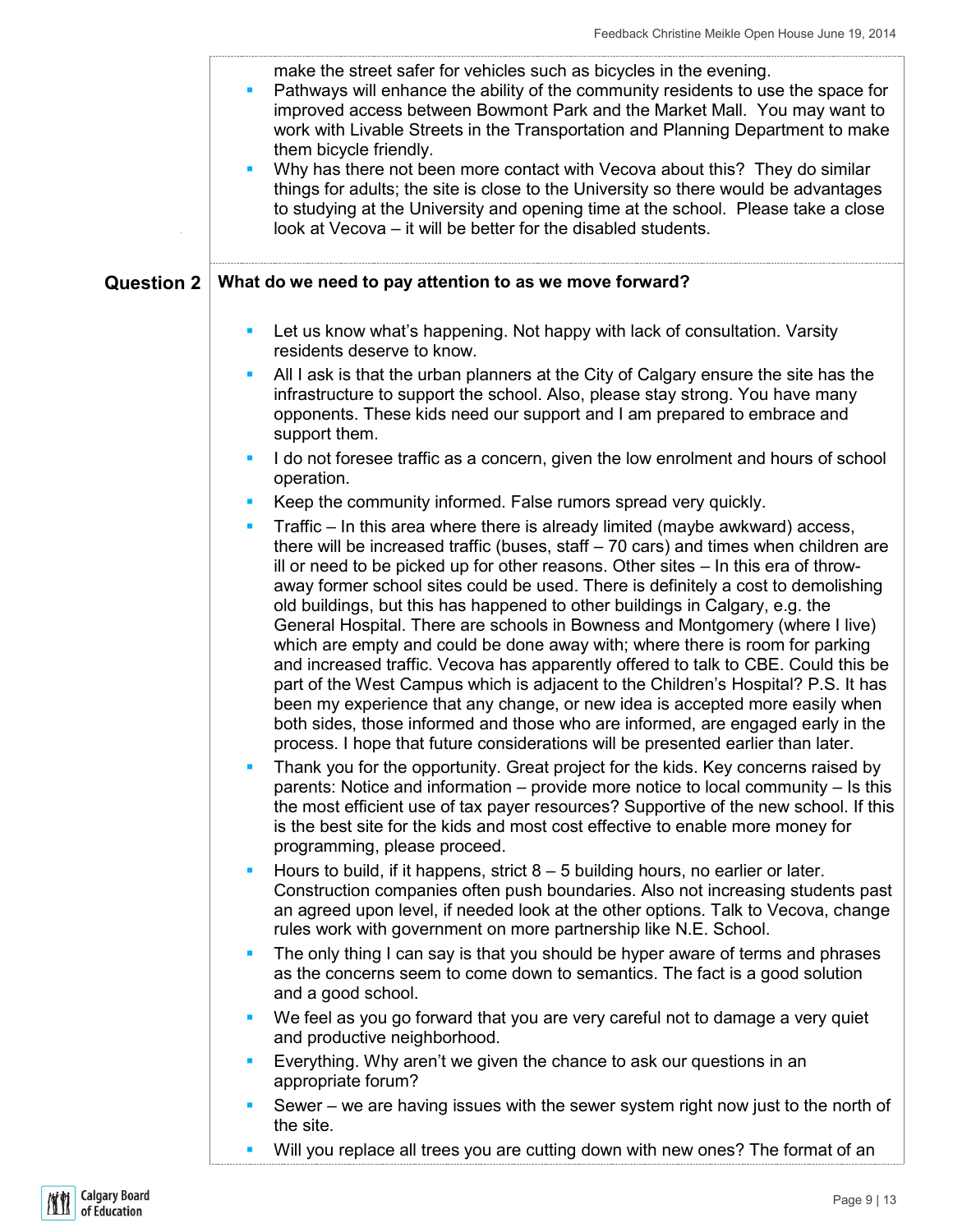open house is terrible, too crowded, no one to answer questions. You are doing this deliberately to avoid being asked.

- **Community Engagement and education.**
- Already large volume of traffic on  $53<sup>rd</sup>$  Street, routes to Market Mall. This seems to be a major concern.
- Traffic concerns come with all schools. The community could use some information about the expected impact of buses, vans, etc. Celebrate the need for these students to have a great school. I hear muffled NIMBY [not in my back yard] from neighbors.
- Parking on 50<sup>th</sup> Street and on residential street i.e. Varna Crescent. Parking on north 50<sup>th</sup> Street.
- As above Non-school. Traffic. No problems except in both conceptual drawings let's prevent use of school roads as a through-route for  $50<sup>th</sup>$  Street. Either no through route or bus trap.
- Not increasing car traffic, the  $10 15$  buses I don't mind, but it's the other people taking advantage of being able to cut through the parking lot that's worrisome.
- Non-school traffic. Using school as shortcut through the quiet residential community.
- **Traffic volume. Retention of green space / park.**
- **Traffic. Noise.**
- In the short term, personal communication of construction planning (construction hours, equipment access, contractor parking, etc.) to immediately adjacent residents.
- Consult with teachers and aids to ensure the needs of the kids are addressed before construction.
- A public debate needs to be arranged so everyone's concerns are met and addressed.
- Traffic concerns of residents will results of traffic study be available for the public?
- The thing I heard from most people is the traffic on 50 Street and it being too narrow for buses to come down the street and cars coming the other direction would not be able to pass each other. The concern of increased traffic from the school itself I believe is very minimal but there are traffic issues already that they feel will be exasperated. One resident suggested they open up the cu-de-sac at 50 Street but place a barrier along 50 Street and 32 Avenue (Home Road?) so that people can't turn left at that 4 way stop. Would this help with all their traffic problems?
- What you need to pay attention to as you move forward is working with the affected citizens and re-examining the possibility of moving the development to the new West Campus at U of C. The U of C campus is already home to many activities related to the school and a development at that location could be accomplished without any impact on a residential community.

If this is not possible then I urge you to be aware that your intrusion into the community at this time will not be well received by the community and you should go out of your way to ensure them that you are doing everything possible to avoid inconveniencing them or imposing on their peace and comfort.

As traffic is such an important factor you should be aware that several years ago traffic flows were restricted on 49 Street and 32 and 34 Avenues because it was felt that these streets should share in the impact of high traffic volumes. What is now being proposed simply exacerbates the traffic problem on those streets and this should be avoided.

Love concept B's attention to pedestrian movement towards the river valley.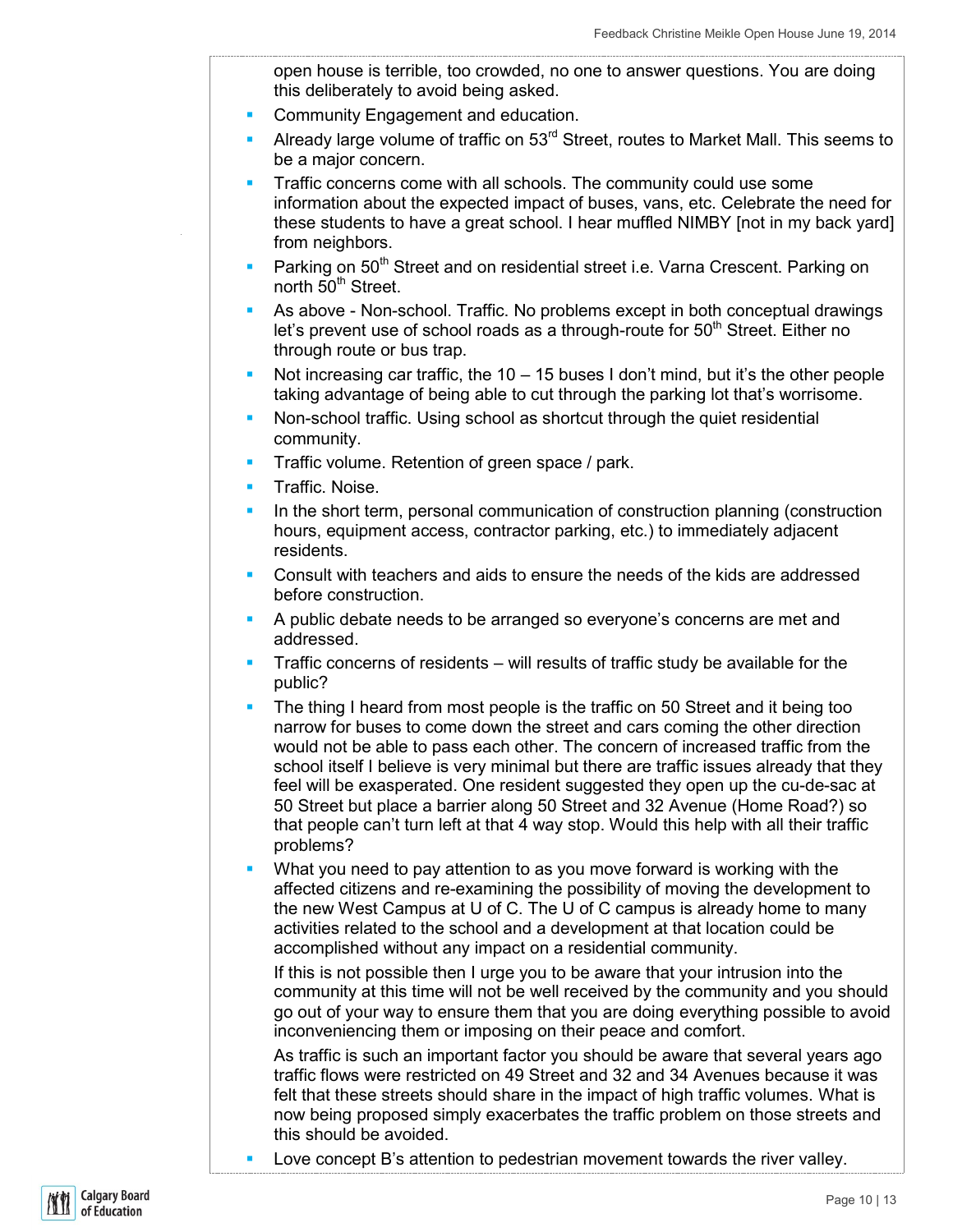Concept A would cut off my easiest walking access. Also please provide information about construction management plan for those of us who will be directly affected.

- **Traffic.**
- I dentify all vacant sites around the area and conduct a site assessment to identify the most suitable location include vacant school in Montgomery, in Bowness, south portion of F.E. Osbourne School playfield (this area does not get used at all). Traffic impact assessment – flows, parking, accessibility. Why did you declare the site surplus to CBE needs in 2007 and then requested it back in 2012? In the meanwhile the site was identified as an important open space by the South Shaganappi Regional context study. Which level of the IAP2 spectrum are you using? 1 open house is not enough to fully engage the community.
- Find a new site that is already suited to handle the traffic. Use the land beside Jerry Potts. Explain the benefits of having this school at all in our area. A park is infinitely better than this school. How will you have 100s of cars in this community without impacting it? Every parent driving their kids and staff and constant buses and ambulances… Would you put this school in a park by your home? Don't put it here. Start over on a new site.
- Many groups use the park; little league, Ultimate, families, dog walkers, condo owners who rely on public green space. Due to mall and condos, there is little parking and heavy traffic already. Not feasible to add to that.
- Traffic. Have you exhausted alternatives; Vecova partnership, old Children's Hospital (more central and arguably faster / easier access to the new Children's Hospital. There are numerous under-used existing schools in the area. Could any of these be retrofitted?
- Assurance / response to concern regarding expansion plans for school. E.g. from 18 year old – 20 year old would up school population by 20 – 25%. Would state of art facility, once completed, invite expanding the spectrum of special needs kids served thereby up enrolment and numbers of staff / students above and beyond the various numbers in the proposal presented?
- The one suggestion that leaves the cul-de-sac on fiftieth will probably have it removed almost immediately after the building has been built. Turn offs from  $40<sup>th</sup>$ Avenue on to  $50<sup>th</sup>$  Street will be a problem also.
- I am not against 1971 school designation or building on this site; working openly but in focused manner with the city planners and community on valid dimensions i.e. landscaping, parking, traffic flow, community use of the facility, not on invalid issues like height and yes / no build here. Allowing issues to be focused on NIMBY [not in my back yard] is poor project management by CBE and city planners.
- **Everything you have been told by the hundreds of Varsity residents who have and** who continue to contact you.
- **Primarily we should be paying attention to the wise selection of a site that would** meet the needs of the proposed school and the chosen community.
- The people in the neighborhood that have concerns about traffic and falling property values.
- The present plan puts greatly increased traffic on  $50<sup>th</sup>$  Street south of the  $40<sup>th</sup>$ Avenue many small children are in the area and are placed at risk.
- What will they do to us next without letting us know that is going on?
- **Picking a new location.**
- Parking is going to be a major problem even with the planned parking on site. There will be even more displacement of the condo on-street parkers onto adjacent residential neighborhood streets and it will be an unmitigated disaster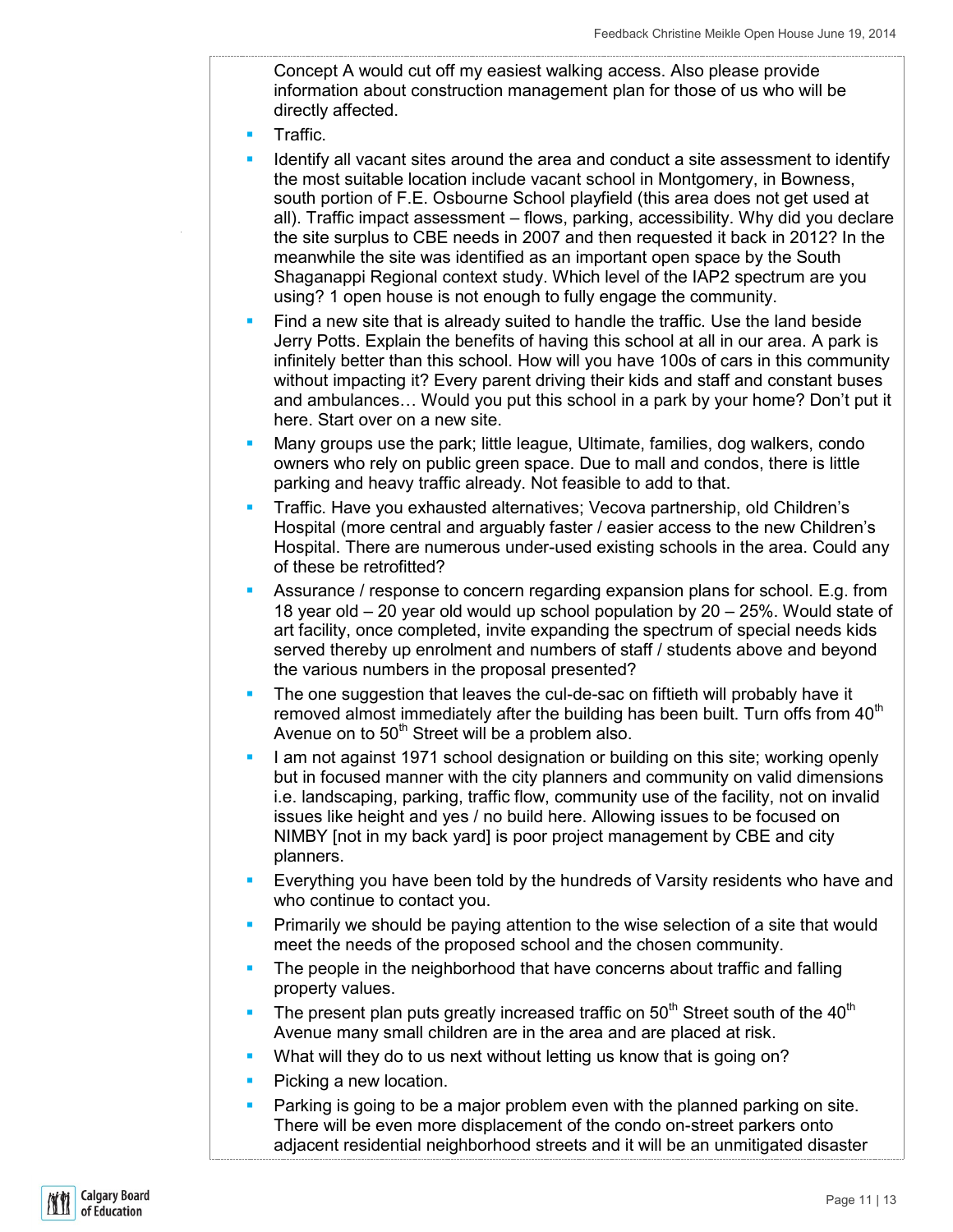during construction unless all construction workers / trades are forced to park on site.

- How about paying attention to anyone who lives in the community of Varsity. I get the feeling that had some passing by neighbors not stopped to ask the surveyors or architects what they were doing, that no one in Varsity would have even known that the school was planned for the site. Seems like CBE was trying to get this pushed through without consulting the neighborhood.
- **Parking. Impact on residents.**
- Please listen to the residents of a wonderfully quiet district that you are completely ruining. I am completely against this project. Don't take down the concrete barrier on 50 $^{\rm th}$  at 32 $^{\rm nd}$ .
- **Traffic issues. Giving Residents a better opportunity to express their concerns,** because this meeting / open house was poorly organized.
- **Certainly traffic concerns. I think CBE just has that money burning a hole in their** pocket. It is a rushed decision which I think they will regret later on. There was never any initial contact with community so this has left bad feelings that will take many years to overcome. Even our alderman and MLA were caught unawares.
- You need to pay attention to the concerns being raised by the neighborhood. If the issues with traffic, parking, access, drainage, property value / enjoyment, etc. are not adequately addressed it will not be in any of the stakeholders' best interest.
- You need to find a different location for the facility. The traffic, parking sewer and crime problems that this school will bring cannot be allowed in our community.
- The concerns of the neighbors whose property values that will decrease.
- Involve and inform your stakeholders on your plans; be transparent. I'm very disappointed with the CBE's public consultation process. The CBE has initiated this school project on a very sour note to someone who is a new addition to Varsity (July, 2013), I can only imagine the stress / concern this imposed change is causing residents that have lived on our street since 1971.
- **Traffic management in the wider area. Including access from 40<sup>th</sup> Avenue, 32<sup>nd</sup>** Avenue, 49<sup>th</sup> Street. How will residential parking be impacted? Water management and sewer line.
- Why no communications at all with public before? Concerns need to be seriously considered, not just a show of open house.
- **Local traffic and parking.**
- Capital efficiency, work with Vecova. Consult community. Emergency access seems inadequate for site chosen.
- Stop the lies. The CBE lies constantly. You are liars. Our children matter too. Don't they? Go ahead and tell another lie.
- I am still unclear as to why a partnership with Vecova was not considered. Could something still be worked out / negotiated.
- Possibly move it to another location. I understand these kids need to be near a children's hospital but I don't think building in a high traffic, residential area is the place to do it. There has to be another location that is close to the Children's Hospital that would be more suitable for these kids in the community and perhaps not stretch the true (i.e. Feb. 14/14 on the fact sheet).
- Please look carefully into the option of building this school at or near Vecova. There is land there, there is already a swimming pool, and intern students from the university are close at hand. This site is as close to the Children's Hospital as the proposed site, and is easier to reach from Crowchild Trail. My guess is that your government grant will get you more at Vecova.
- You will have to be able to ignore those that object for the sake of objecting in a